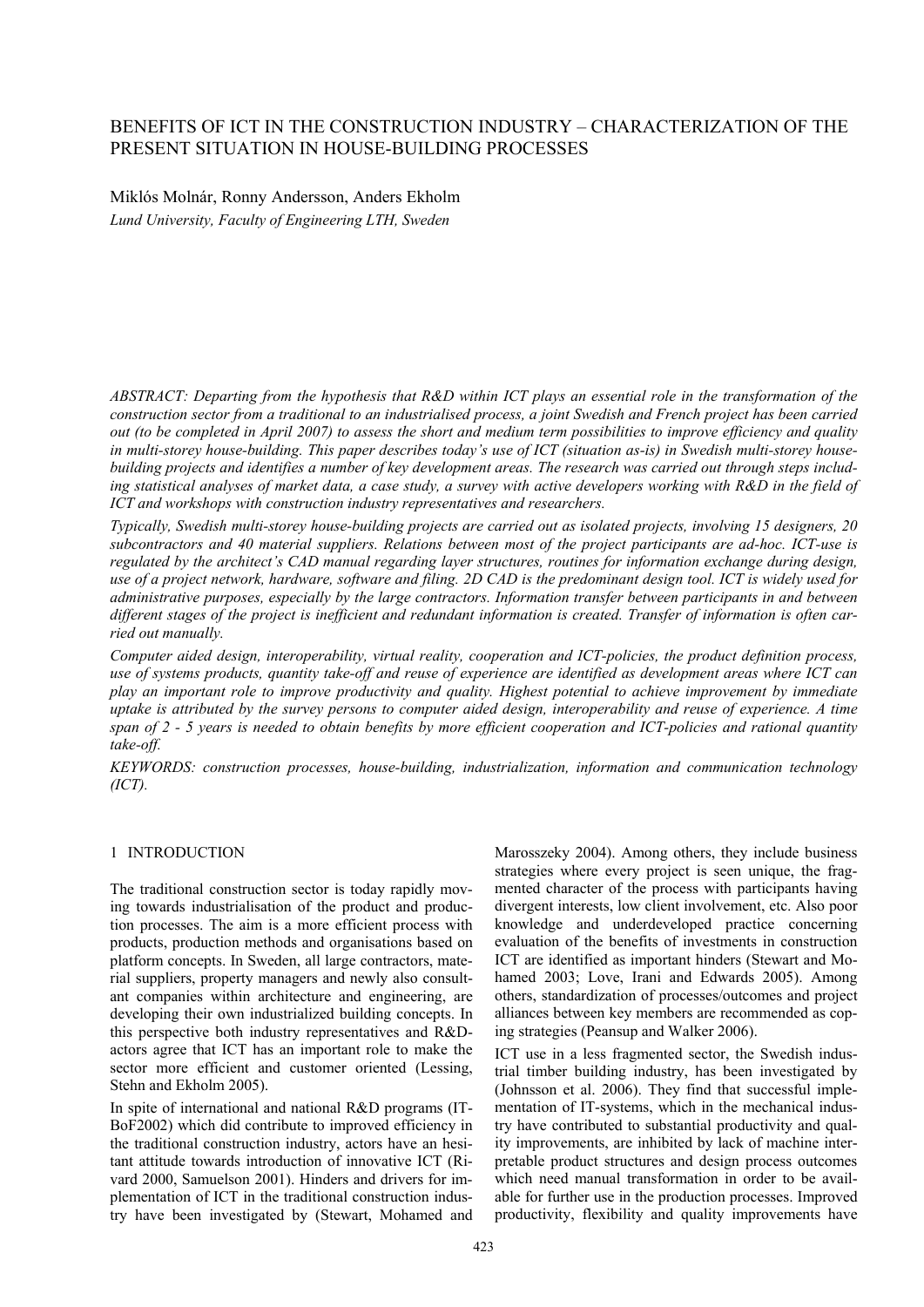been achieved in highly automated precast concrete industries (Persson 2006). However since this design and production is only a part of the whole process, manually transformations still have to be done in connection to the process. These findings indicate, that coping strategies within a traditional building industry moving towards industrialization must consider the design, production and business processes as a whole.

To contribute to the maximization of the benefits of ICT in the process of industrialization of the building industry, the present paper reports results from a joint Swedish-French project named "Evaluation of benefits of ICT for the industrialization of project and product processes in the construction industry" (BICT). Within the BICT project use of ICT in multi-storey house-building is investigated concerning situation "as-is", development areas, possibilities for immediate uptake and medium term implementation, and issues for future research, development and education. The investigations include analyses of statistical data, a case study, a survey, workshops and a state-of-the-art study. This paper presents the situation "as-is" and identifies key development areas for immediate uptake and medium term implementation as found in the analysis of statistical data, the case study, the survey and workshops. In (Robertson et al 2007) possibilities for immediate uptake and medium term implementation and issues for future research, development and education are presented based on the state-of-the-art study and workshops.

### 2 METHOD

Today's use of ICT in Swedish house-building processes and the Swedish construction sector's priorities concerning the potentially most beneficial ICT-related development areas have been assessed through:

- 1.Workshops with a reference group, with members representing the construction industry and universities
- 2.A case study involving mapping of the design and production processes and ICT-use in a typical housebuilding project
- 3.Statistical analysis of projects launched during the year of 2005
- 4.Survey with active developers working with R&D in the field of ICT in the construction industry and universities

#### 2.1 *Reference group workshops*

A reference group with ten persons, representing key players in the construction industry and ICT-related R&D at Swedish universities, has been established in order to validate the research. Three workshops (I-III) have been held to:

1.establish criteria for choice of case study object;

- 2.validate the results of the case study (2.2) and identify ICT development areas;
- 3.validate the results of the survey (2.4) with active developers and elaborate on plausible scenarios in a future with more industrialised multi-storey housebuilding.

#### 2.2 *Case study*

During the period April – June 2006 semi-structured interviews have been carried out with the client's project manager, the architect, the structural and the pre-cast concrete engineer, the main contractor's design, purchase, site and project manager and finally the ventilation and the glazing subcontractors in an ongoing multi-storey house-building project identified as being representative according to the reference group (2.1/I). The interview persons answered questions related to their role in the design and/or production processes and the use of ICT. Questions concerning ICT covered, among others, use of ICT-tools, cooperation and work processes where ICT can play a role as a support. Based on the case study, eight ICT-related development areas were identified as being potentially beneficial for improved productivity and quality within multi-storey house-building. These development areas were further analysed in a survey and workshops, see sections 2.4.

### 2.3 *Statistical analysis*

In order to validate the case study (2.2), all multi-storey house-building projects in Sweden with production start during 2005, altogether 360 projects with 18 500 flats, have been analysed with respect to geographical distribution, form of tenure, procurement system, flat area, design and production costs and structural building system (Sverige Bygger 2006). The validity of the collected data was checked by telephone calls to every identified project, a work commissioned to the market research institute Gfk Sweden.

#### 2.4 *Survey with active developers*

In order to validate the case study and valuate the potential of identified development areas, a survey involving 36 active developers, working in the construction industry and at universities, have been carried out. The survey participants were chosen from a total of 120 persons with ICT-related articles published during the period 2003- 2005 in scientific or technical newspapers or with presentations held at professional seminars and conferences.

The survey was carried out in collaboration with the market research institute Gfk Sweden as follows: a) potential survey persons were asked by written mail and telephone calls to enrol in the survey; b) from persons interested in participation, 36 active developers representative for today's design and building processes in house-building were selected; c) selected participants were sent a written report with the results of the case study and requested to read the report and reflect on its content; d) after reading the report 28 of 36 persons answered the questionnaire. Six persons resigned from participation due to the large amount of work the survey required, whereas two persons reported illness.

Beyond personnel and professional data, the survey questions concerned a) the validity of the case study, b) today's ICT-use; c) valuation of the potential to improve productivity and quality of house-building of the ICTrelated development areas identified in the case study.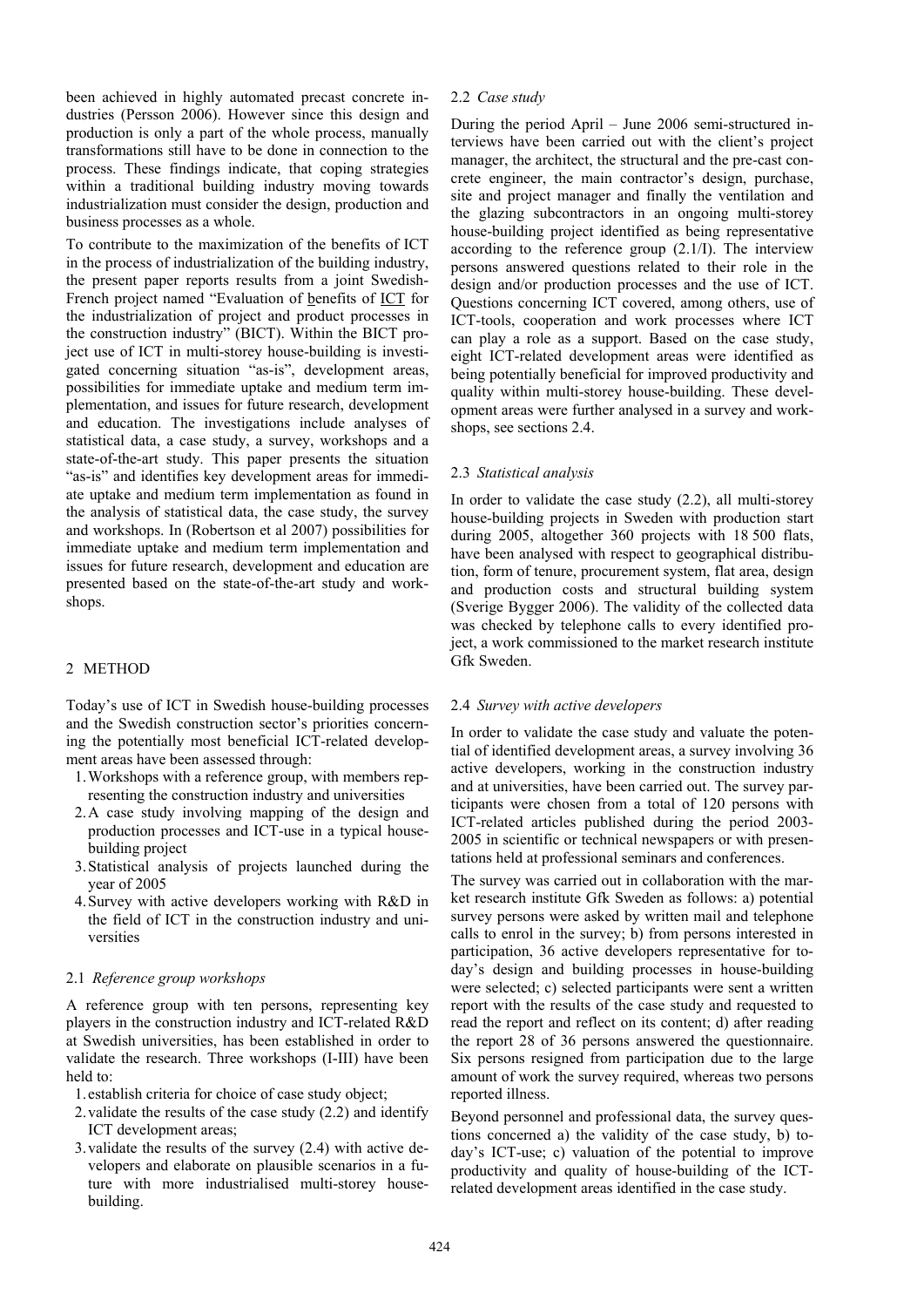### 3 TYPICAL MULTI-STOREY HOUSE-BUILDING PROJECTS IN SWEDEN YEAR 2005

Based on criteria established by the reference group, a multi-storey house-building project with the following typical features has been selected for a case study involving mapping of the design and production processes and use of ICT:

- Location: Malmoe/Lund, the third largest urban agglomeration in Sweden
- Form of tenure: tenant-owner association buys the property immediately after completion from a project developer belonging to one of the four dominating Swedish construction companies.
- Procurement system: design and build, with the main contractor belonging to the same group as the project developer.
- Purchase: the main contractor have group level purchase agreements with most of the material suppliers
- Participants: 15 designers, 20 subcontractors, 40 material suppliers.
- The project: third stage of four, totalling eight buildings
- The building: four storeys, 20 flats with an average flat area of 100  $m<sup>2</sup>$
- Design and production cost:  $1350 \text{ } \epsilon/\text{m}^2$
- Load bearing structure: concrete elements combined with in-situ concrete.

The case study project was considered representative by 22 of the 28 persons participating in the survey whereas the remaining 6 persons considered it only partially representative. The statistical analysis (2.3) also validated the case study object as being representative concerning location (10 % of all projects built in Malmoe/Lund), procurement system (57 % design and build), flat area (average area  $91 \text{ m}^2$ ) and design and production cost (1350  $E/m<sup>2</sup>$ ). However, concerning form of tenure flats built for tenant owner associations were in minority (47 % compared to 53 % for flats for rental).

### 4 TODAY'S USE OF ICT AND DEVELOPMENT AR-EAS– SELECTED RESULTS FROM THE CASE STUDY AND SURVEY

Information management in the case study project was regulated by the client's and the main contractor's requirements. Coordination of information in the project was commissioned to the architect. The architect's CAD manual contained regulations regarding the use of layer structures, routines for information exchange during design, use of a project network, hardware, software and filing.

In the main contractor's organisation, the use of following ICT-tools and -systems was compulsory: cost calculations, time scheduling and resource planning, tendering and purchase of materials, billing and economic reports and analyses and use of a project network. Besides participation in regular design and production meetings no further coordination of the information management was regulated in formal ways.

The 28 survey persons considered the use of ICT in the case study project being: representative – 24 persons, partially representative – 3 persons, not representative - 1 person.

Based on the case study, several development areas, where ICT could have a potential to improve productivity and quality, were identified. The survey participants were than asked to analyze hinders and possibilities connected to these development areas (4.1-4.2).

### 4.1 *ICT tools and cooperation*

#### *Computer aided design (CAD)*

2D AutoCAD was used by all designers in the case study project, excepting the pre-cast concrete engineer who, in order to transform design data into production files for the precast concrete manufacturer, used a soft-ware named FastCAD. The main contractor's design, purchase, site and project manager and the ventilation subcontractor, who also designed the ventilation system, could not handle CAD. Windows, stair cases and balconies were by the respective material supplier designed in object oriented 3D CAD. The architect used these 3D CAD objects for studies of connections details.

According to the survey persons the main reasons for the limited use of 3D CAD and building information models (BIM) in Swedish present multi-storey house-building projects are:

- House-building projects are not managed with the objective to achieve optimal results as a whole
- Limited knowledge to handle 3D CAD and BIM in the construction sector
- Low awareness concerning the economical and quality related potentials of 3D CAD and BIM

### *Virtual reality (VR)*

VR was not used in the case study project. In the very first stage of the development project a VR model of one flat was used for marketing purposes. However, once the first building was completed, exhibition of the real flats was favoured instead of the VR model. The VR model was not either used in the building permit, design or production processes.

According to the survey persons the main reasons for not recycling information created in VR models in more processes of a building project are:

- Lack of coherent information structures able to store information for use by other players in subsequent processes
- Poor coordination between different stages of a project
- Low awareness concerning the potential of VR to improve efficiency

#### *Interoperability*

Re-creating information obtained from other players by hand was standard in the case study project. Considering that more than 18 different types of software have been used in the project, the amount of redundant information and manual transfer is estimated to be considerable. The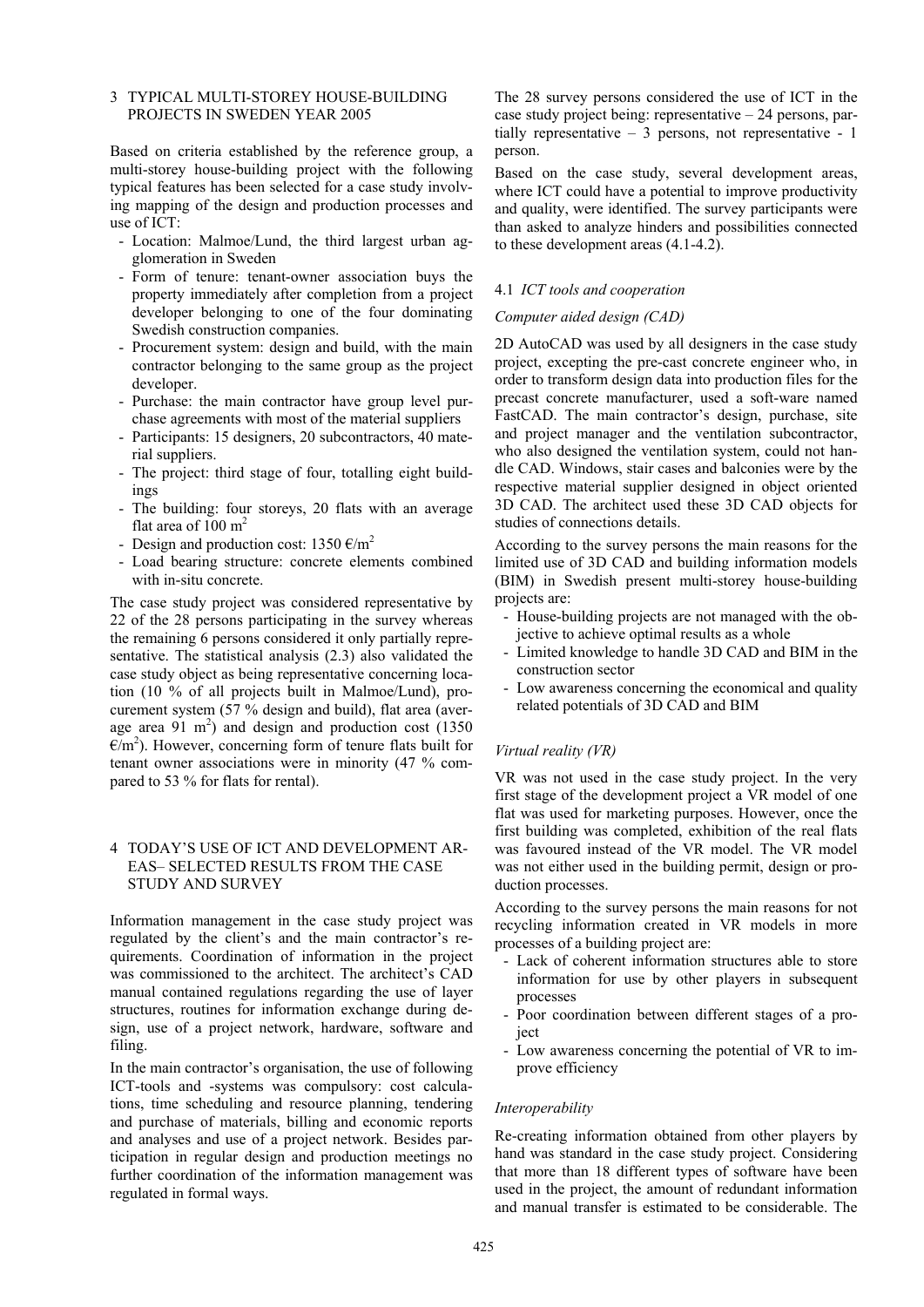low degree of interoperability depends, according to the survey persons to:

- Lack of efficient standards and formats for information transfer. It is difficult to agree on common standards in issues affecting many players
- House-building projects are not managed with the objective to achieve optimal results as a whole
- There is a strategic, competition related interest in working with own, player specific information structures

#### *Cooperation and ICT-policies*

In the case study project a considerable amount of time was spent on design and production meetings. Typically, design meetings with up to 15 participants have been held every third week during the 4.5 month long design phase of the project. Many players regarded these meeting as inefficient and coordination, as a matter of fact, was achieved through informal communication. Yet, most critical towards these meetings were designers with least knowledge of CAD. Similar criticism was directed also towards the project network, which often was by-passed, much of the information being exchanged by telephone calls, e-mail messages and e-mail attachments.

According to the survey persons, the main reasons for the shortcomings afflicted with today's forms of cooperation are:

- Poor knowledge concerning efficient cooperation methods and ICT-policies
- Organisations are under severe time press and have no possibility to introduce new cooperation methods or ICT-policies
- Many of today's ICT-tools, like project networks, do not support efficient cooperation

#### 4.2 *Work processes in design and production*

### *Fragmentary product definition*

Building components in the case study project were defined in subsequent stages of the project. Typically, in order to define an inner load bearing wall decisions and analyses were required from the architect, acoustics, structural, electrical and pre-cast concrete engineer, precast concrete manufacturer, main contractor and the flat owner.

Asked to comment on the main negative consequences of a split-up product definition process, the survey persons pointed at:

- Increased number of mistakes
- Limited opportunities to standard solutions
- Lengthy and time consuming processes

#### *Production management – systems products*

In the case study project, goods and services were purchased from 40 suppliers and 20 subcontractors. Given the large number of players involved the process, planning and coordination of production was managed by a loosely coordinated master schedule. For example, the coordination with the HVAC subcontractors required large time slacks in order to avoid collisions. Also logistics planning was carried out ad-hoc, requiring a considerable amount of e-mail messages and telephone calls between the site manager and the suppliers.

The survey persons were asked whether introduction of systems products would improve efficiency and quality by reduction of the number of players on the production site. Only 12 of the 28 survey persons believed it would. As 11 persons could or did not answer this question, no further analyses are presented on this subject.

#### *Quantity take-off*

In the case study project quantities were calculated for cost estimation, material procurement, production planning, etc., in most cases by hand. Every player carried out his own quantity take-off at least once. Mistakes still occurred, e.g. the number and packaging of the windows was erroneous, with considerable extra work and financial losses for the glazing subcontractor.

The survey persons gave the following explanations concerning the large number of quantity take-offs:

- Large risks make players to rely only on take-offs carried out by themselves (large responsibilities to carry out supplementary ones)
- Lack of coordination between information sources

#### *Reuse of experience*

As the building in the case study was number five of a total of eight to be erected, positive repetition effects were observed by both the architect and the site manager. In the design stage the improvements were attributed to the repeated use of the same product structure, feed-back from the production site and smoother collaboration between a stable design team. In the production stage better established working routines and schedule optimisation gave improved productivity and fewer mistakes. Unfortunately, business secrecy policies hindered the main contractor from quantifying the achieved improvements to our research.

In spite of consensus concerning its positive effects, reuse of experience is limited to isolated projects also in large construction companies present on the entire Swedish market. The survey persons gave the following explanations concerning the limited reuse of experience in multistorey house-building projects:

- Lack of distinct product and process ownership in construction companies
- Poor knowledge when it comes to a structured description of building systems and processes
- Fragmentary process, often with new teams in every project

## 5 THE SURVEY PERSONS' VALUATION OF THE POTENTIAL OF ICT-CONNECTED DEVELOP-MENT AREAS

# 5.1 *Improved productivity and quality*

In order to maximize the practical benefits of the present research, the survey persons where asked to valuate the potential to improve productivity and quality of the development areas analysed in chapter 4. The development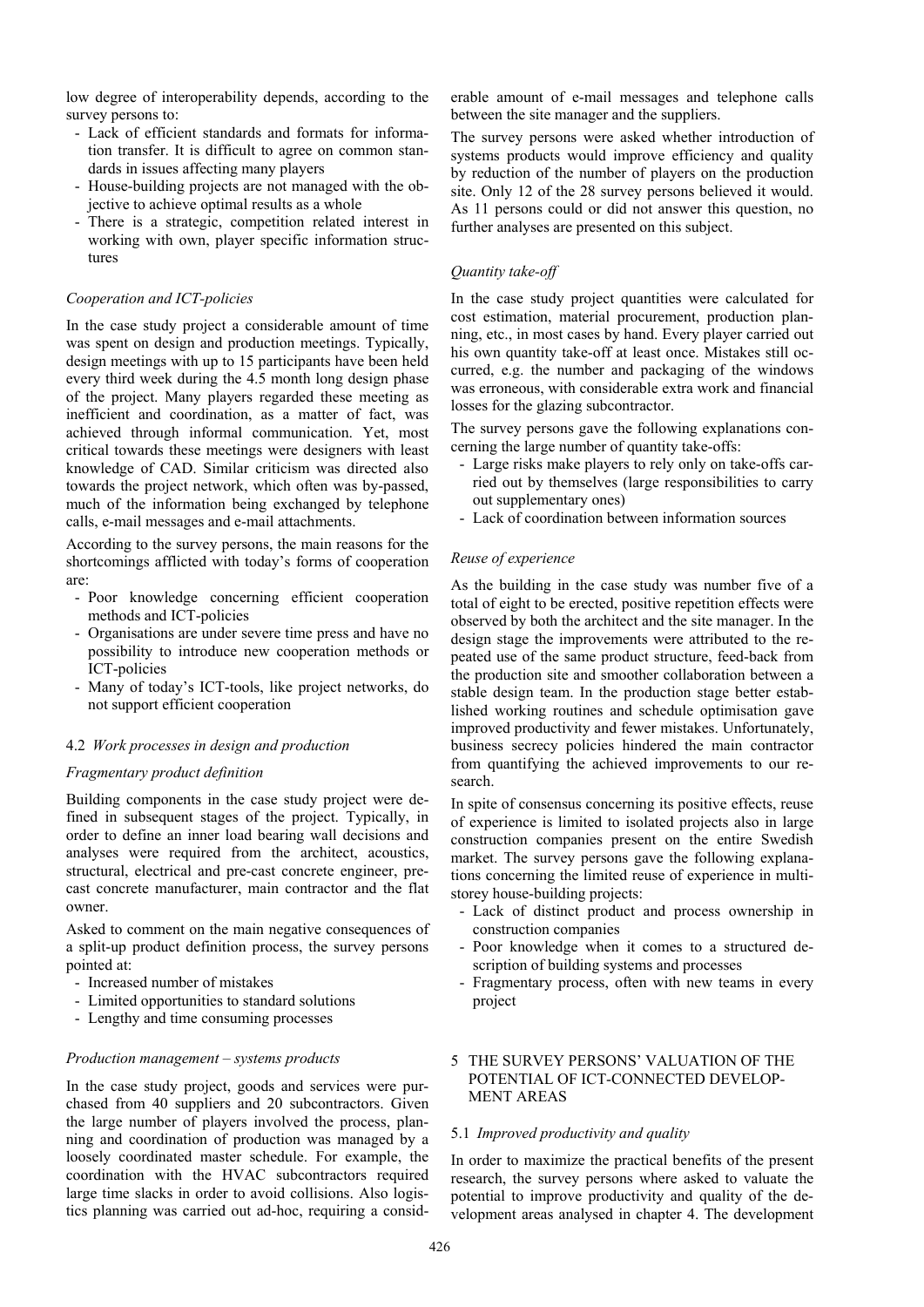areas were to be valuated on a scale with five grades, with grade 1 representing low potential and grade 5 high potential. The priorities of the survey persons are presented in Figure 1.



Figure 1. The survey persons' valuation of development areas. Areas ranked as grade 4 or 5 on a scale 1 to 5 are considered to have high potential to improve productivity and quality. Potential expressed as relative frequencies [%].

Computer aided design, interoperability, cooperation and ICT-policies, product definition and reuse of experience are valued as high potential areas to improve productivity and quality. Low rank areas are virtual reality, quantity take-off and systems products. Due to the limited number of answers conclusions regarding systems products are uncertain.

#### 5.2 *Implementation*

In order to gain as quick benefits as possible the survey persons were asked to rank the high potential areas identified in section 5.1 with respect to the time needed for practical implementation in the construction industry. The time perspective was set to immediate uptake (less than 2 years) and medium term (2 - 5 years).

Computer aided design, interoperability and reuse of experience are due to the survey persons development areas for immediate uptake, whereas new cooperation forms and ICT-policies and more efficient product definition require a medium term time perspective to be implemented.

## 6 ANALYSES AND CONCLUSIONS

Both in the case study project and in general, ICT coordination is commissioned to the architect. Typically for Swedish multi-storey house-building projects, neither the project developer nor the main contractor takes control of the ICT coordination. One explanation might be the expansive market situation, where the easiest way for project developers and contractors to earn money might be by maximizing incomes rather than by cutting expenses. On the contrary, in recessions there is a larger interest in cutting expenses. Another hinder is poor knowledge concerning benefits of investments in construction IT (Love, Irani and Edwards 2005). Project developers and professional clients have probably the most realistic incentives and also possibilities to take resolute action in this field. Appointment of a project information officer in housebuilding projects, PIO, might be another concrete step towards improving ICT coordination (Froese 2004; Robertson et al 2007).

Traditional cooperation forms in a split-up process, with many designers, subcontractors and material suppliers have in both the case study and survey been identified as a source of inefficiency. Still, inefficient design and production meetings or poorly configured project networks are tolerated by designers and subcontractors as long as they get paid for the time spent. Increased competition in the future, mainly in the form of project developers and concept owners not connected to the established construction companies, might exert the necessary pressure to rationalize cooperation forms and ICT-policies.

Low degree of interoperability between applications, players and stages of the design and production process makes project participants create redundant information. Splitting and special interests of the players appear to hinder the market from taking resolute action towards standards and rational exchange formats. Sector-level agreements or regulations introduced by the state, lines of action adopted e.g. in Denmark (Digital Construction 2007) and Finland, might be the solution for the Swedish building sector. However this type of measures take time and the survey persons' conclusion concerning the potential of this area as being for immediate uptake must be regarded as too optimistic.

Well structured products and processes are a prerequisite to obtain further benefits from ICT (Johnsson et al 2006). Several actors in the construction industry already cooperate on a large scale with researchers (CITS 2005) and work actively with these topics. Also, attitudes considering these topics as theoretical need to be changed, which might be the easiest to achieve through reformed education at technical universities. New specialisations for architecture and engineering students, such as industrial building, can play an important role.

Object oriented CAD has, at the present time, a very limited use among Swedish designers. According to the survey persons the main reason for not using object oriented CAD is that house building projects are not managed to achieve optimal results as a whole. This is confirmed by an interview research carried out with structural designers. More than 90 % of the structural engineers ignore to take responsibility for object oriented CAD since they (39 %) consider it not beneficial for their own work (GfK 2006). The situation might improve if, building material suppliers, large contractors or consultants companies, etc., succeed in taking substantial market shares with concepts based on industrial house-building. Object oriented design is per default an essential link between product configuration and production in such industrial house-building concepts.

Most design tools are developed by international players for international markets which in some cases inhibit sound national systems to be put into practice. For instance, the Swedish system for information structures in the building, facilities management and civil engineering sectors (BSAB 1999) could, by means of suitable design